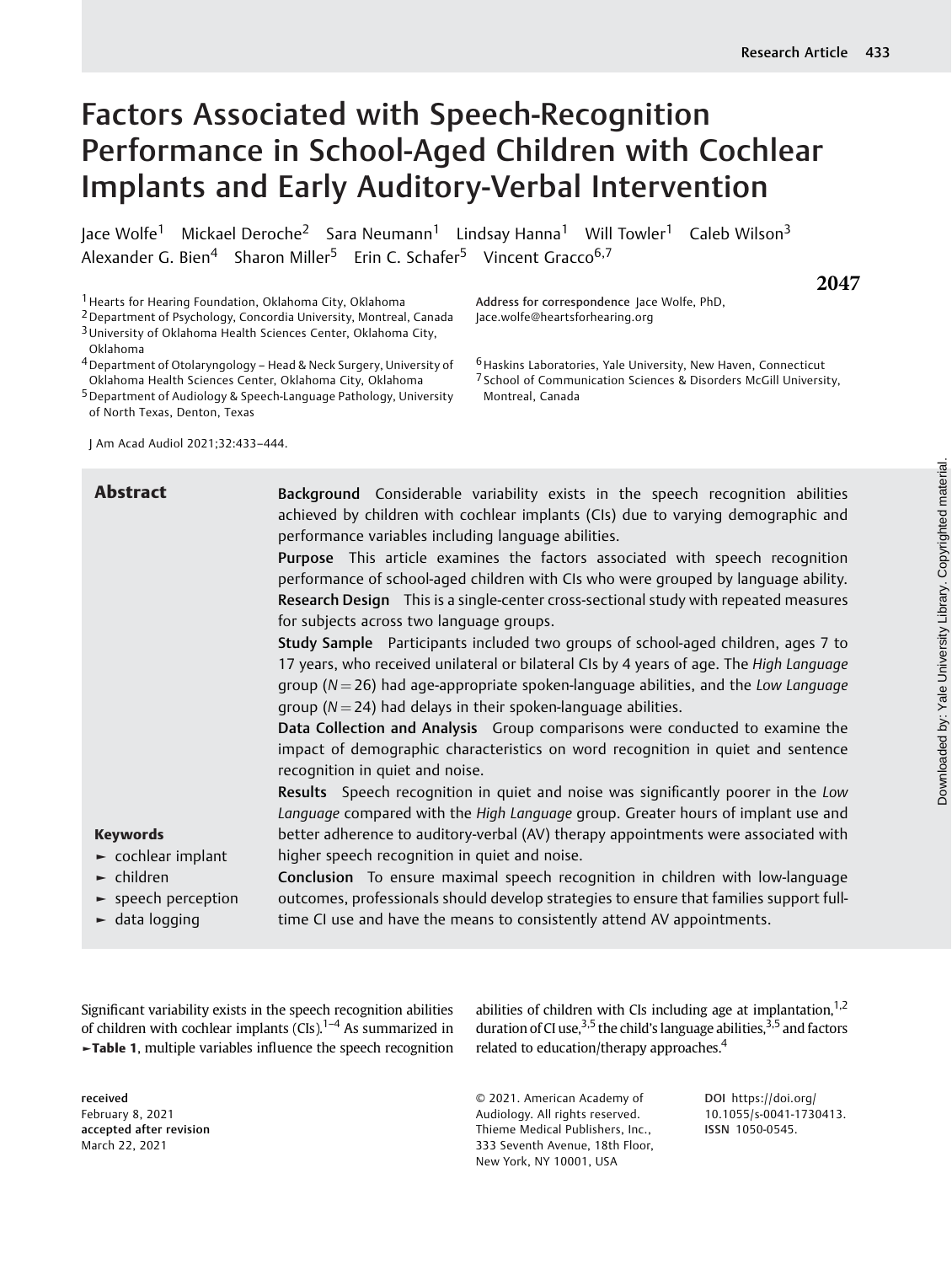|  | Table 1 Sample studies demonstrating factors influencing (CI) speech recognition outcomes |  |  |  |  |  |  |  |  |
|--|-------------------------------------------------------------------------------------------|--|--|--|--|--|--|--|--|
|--|-------------------------------------------------------------------------------------------|--|--|--|--|--|--|--|--|

| <b>Factor</b>         | Authors (year)                                   | Sample size, age                                             | Subject description                                                                     | Test results and interpretation                                                                                                                                                                                                                 |
|-----------------------|--------------------------------------------------|--------------------------------------------------------------|-----------------------------------------------------------------------------------------|-------------------------------------------------------------------------------------------------------------------------------------------------------------------------------------------------------------------------------------------------|
| Age at<br>implant     | Geers, Brenner,<br>and Davidson<br>$(2003)^{23}$ | $N = 181, 8-9y$                                              | Implanted by 6 y (M: 3; 5 y, SD: 10 mo)                                                 | • 48.3% (SD: 29) on easy version of LNT<br>• 44.2% (SD: 27) on hard version of LNT<br>• Late age at CI may explain poor scores                                                                                                                  |
|                       | Davidson et al<br>$(2011)^5$                     | $N = 112$ , 15-18 y                                          | Subset of children from Geers and Brenner<br>(2003) to examine increased duration of CI | Higher average scores in high school vs.<br>elementary school<br>• 60.1% (SD: 23) on LNT<br>• 80.3% (SD: 27) on BKB-SIN in quiet<br>• 52.0% (SD: 26) on BKB-SIN in noise (+10 dB<br>SNR)                                                        |
|                       | Dettman et al<br>$(2016)^2$                      | $N = 403$ , 8-10 y                                           | Range of implantation ages                                                              | CNC score decreases as implant age<br>increases:<br>• 85% at 12 mo; 75% at 13-18 mo<br>• 76% at 19-24 mo; 52% at 25-42 mo<br>• 45% at 43-72 mo                                                                                                  |
|                       | Tajudeen et al<br>$(2010)^{24}$                  | $N = 110$                                                    | Range of implantation ages                                                              | • LNT mean significantly better if implant by<br>12 mo compared with 13-24 mo<br>• 13-24 mo better than 25-36 mo $(N = 33)$<br>• When adjusting for hearing age (mo after<br>implant), no group differences                                     |
| Language<br>abilities | Eisenberg et al<br>$(2016)^3$                    | $N = 188$ , testing at<br>48-, 60-, and<br>72-mo postimplant | Implanted by 5 y (M: 29.4 mo). Enrolled in<br>CDaCI study                               | • Linear relationship: HINT-C in quiet and at<br>$+10$ dB SNR and language scores<br>• Poor HINT-C scores associated with<br>language decrements at 48-72 mo<br>$\bullet$ HINT-C scores $\geq$ 50% showed improved<br>language scores over time |
|                       | Davidson et al<br>$(2011)^5$                     | $N = 112$ , 15-18 y                                          | Compared scores from 8-9 y with those as<br>a teen                                      | • Word and sentence recognition scores<br>increased linearly until a language age<br>$10 - 11y$                                                                                                                                                 |
|                       | Caldwell and<br>Eisenberg<br>$(2013)^{25}$       | $N = 19$ normal<br>hearing; $N = 27$ CI;<br>$N = 8$ HA       | Age at implant: $M = 21$ mo (SD = 13); age<br>at test: $81 \text{ mo} (SD = 5)$         | • Age at implant and expressive vocabulary<br>significantly related to speech recognition<br>• Those with typical hearing and CI had<br>similar reductions in speech recognition<br>from the quiet to noise condition                           |
| Communication<br>mode | Dettman et al<br>$(2013)^{25}$                   | $N = 31$                                                     | 23 in auditory-oral;8 in bilingual-<br>bicultural                                       | • Children educated in auditory-verbal and<br>auditory-only settings had better word and<br>sentence recognition than those in<br>bilingual-bicultural programs                                                                                 |
|                       | Geers, Brenner,<br>and Davidson<br>(2003)        | $N = 181, 8-9y$                                              | Implanted by 5 y                                                                        | • Children in classrooms focused on listening<br>and spoken language had better speech<br>recognition than those in total<br>communication                                                                                                      |
|                       | Geers et al<br>$(2017)^4$                        | $N = 97$                                                     | Grouped based on sign language exposure                                                 | • Children in families who did not use sign<br>had better speech recognition than those<br>who did                                                                                                                                              |

Abbreviations: BKB-SIN, Bamford–Kowal–Bench sentence recognition; CDaCI, Childhood Development after Cochlear Implantation study; CI, cochlear implant; CNC, consonant–nucleus–consonant word recognition; HA, hearing aid; HINT-C, Hearing In Noise Test – Children; M, mean; LNT, Lexical Neighborhood Test; SD, standard deviation; SNR, signal-to-noise ratio.

In addition to these factors, consistency of daily implant use is critical to successful CI outcomes. Park et al<sup>6</sup> reported better receptive and expressive language outcomes for 3-year-old children who used their CIs during all waking hours as compared with those who used their CIs only part of the day. In fact, full-time device use was a better predictor of language outcomes than age at implantation. Gagnon et al<sup> $\prime$ </sup> and Easwar et al<sup>8</sup> reported similar findings to support the importance of consistent device use with the latter study finding a significant correlation between daily duration of implant use and monaural speech recognition in quiet.

## Study Rationale

The objective of the present study was to explore behavioral and demographic differences in groups of school-aged children with CIs who had low or high scores on a commonly used language test. Separate language groups were defined to examine how demographic variables, including age at CI, age at testing, data logging hours, and percentage of speech– language and audiology appointments attended, support successful speech and language outcomes. Children with lower language scores or inconsistent implant use were hypothesized to have poorer speech recognition outcomes. Findings of this study will be valuable to pediatric hearing health care professionals to better understand the influence of language and demographic factors on the speech recognition of school-aged children with CIs when evaluated with commonly used tests. Moreover, study results will determine how consistent implant use and attendance to audiology and speech–language therapy appointments contribute to variability in speech recognition outcomes.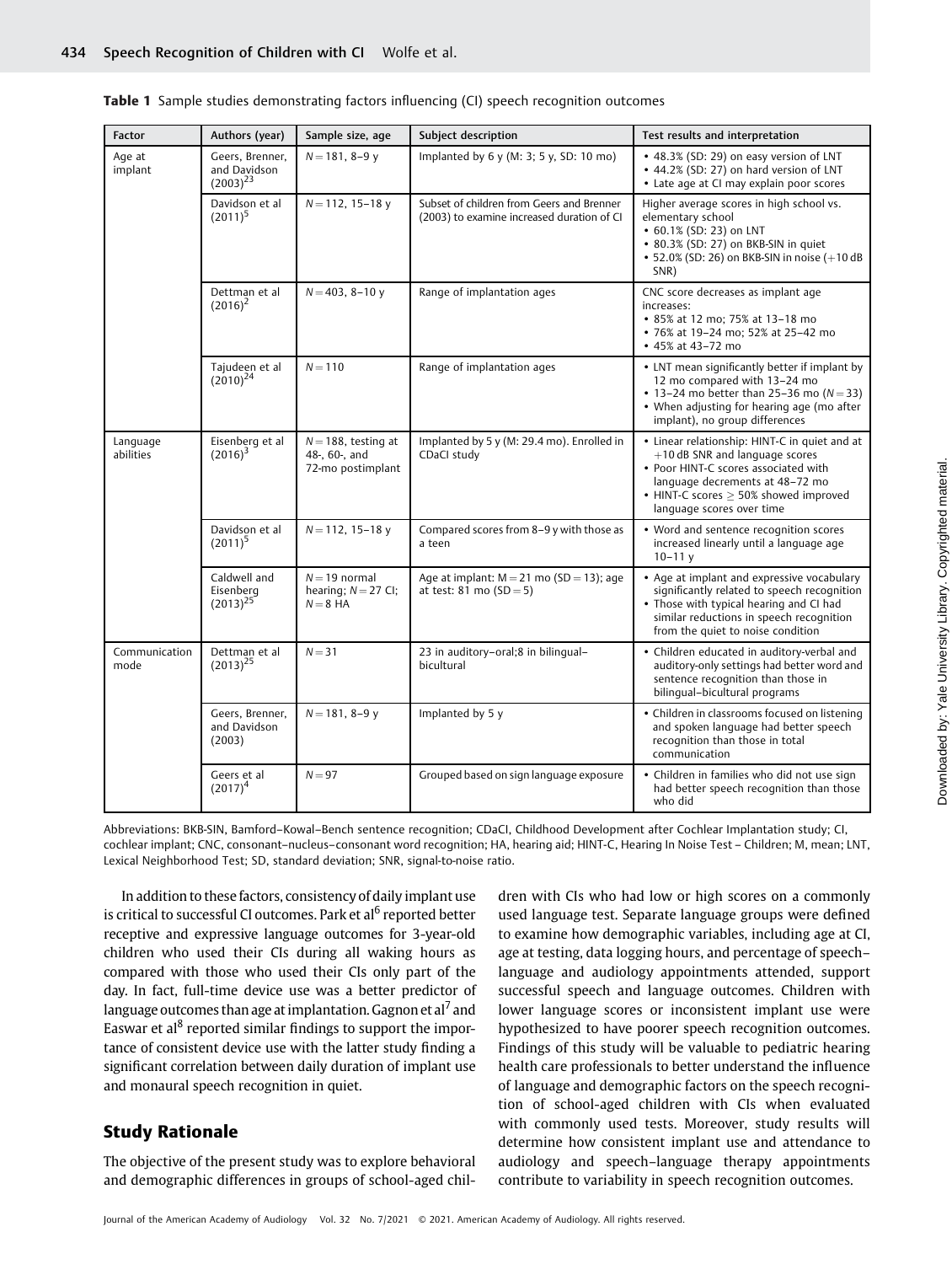## Methods

## Subjects

Children with congenital bilateral severe to profound hearing loss and CIs were divided into two groups based on their standard scores from the Core Language scale of the Clinical Evaluation of Language Fundamentals – Fifth Edition (CELF-5).<sup>9</sup> The High Language group had a composite score of 100 or more on the CELF-5, whereas the Low Language group had a composite score of 85 or less on the CELF-5. The CELF-5 was selected because it is commonly used to determine language aptitude in children with hearing loss.<sup>10</sup> Additional inclusion criteria were as follows:

- At least one CI by 4 years of age
- Primary communication via listening and spoken language in American English (i.e., limited use of sign language in most daily listening settings)

• Minimum of 6 hours of CI use per day as indicated by data logging or parent's report for one participant for whom data logging was unavailable.

Exclusion criteria were as follows:

- No additional disabilities that could induce delays in language development
- No anatomical abnormalities that could cause delays in language development such as ossification after bacterial meningitis, cochlear nerve deficiency, or significant cochlear deformities.

Licensed speech–language pathologists reviewed the clinical database from one speech and hearing center to identify children who met the inclusion criteria and recruited 26 children who qualified for the High Language group and 24 who qualified for the Low Language group. The demographics of these study participants are provided in ►Tables 2 and 3.

| Subject      | CI side              | Age<br>(y)    | Age at first<br>$HA$ (mo) | Age at first<br>CI (mo) | <b>CELF</b>    | Sound processor R/L   | Hrs data<br>logging | % therapy<br>attended | % audiology<br>attended |
|--------------|----------------------|---------------|---------------------------|-------------------------|----------------|-----------------------|---------------------|-----------------------|-------------------------|
| 1A           | Seq Bil              | 15.4          | 19                        | 26                      | 58             | Nuc CP1000/CP1000     | 11.4                | 78.2                  | 100                     |
| 2A           | Seq Bil              | 11.3          | $\overline{2}$            | 15                      | 75             | Nuc CP1000/CP1000     | 13.9                | 73.5                  | 50                      |
| 3A           | Seq Bil              | 16.0          | 24                        | 48                      | 84             | Nuc Freedom/CP910     | 14                  | 80.6                  | 95.7                    |
| 4A           | Seq Bil              | 10.9          | 24                        | 26                      | 76             | Nuc CP910/CP910       | 12.9                | 49.2                  | 88.9                    |
| 5A           | Seq Bil              | 16.7          | 24                        | 48                      | 58             | Nuc CP1000/CP1000     | 13.7                | 70.2                  | 80                      |
| 6A           | Seq Bil              | 16.7          | 24                        | 48                      | 61             | Nuc CP1000/CP1000     | 13.9                | 70.2                  | 80                      |
| 7A           | Seq Bil              | 17.0          | 29                        | 33                      | 52             | Nuc CP1000/CP910      | 10.8                | 40.0                  | 76.9                    |
| <b>8A</b>    | Seq Bil <sup>a</sup> | 17.5          | 29                        | 50                      | 50             | Nuc CP1000/CP100      | 12.9                | <b>CNE</b>            | 64.7                    |
| <b>9A</b>    | Left                 | 8.7           | 10                        | 13                      | 73             | NA/Nuc CP1000         | 15.4                | 69.2                  | 77.8                    |
| 10A          | Sim Bil              | 14.1          | 19                        | 22                      | 45             | Nuc CP1000/CP1000     | 14.2                | <b>CNE</b>            | 80                      |
| 11A          | Seg Bil              | 15.9          | 12                        | 14                      | 77             | Nuc CP910/CP910       | 15                  | 85.1                  | 86.2                    |
| 12A          | Right                | 11.6          | 31                        | 39                      | 57             | Nuc CP950/NA          | 6                   | 54.5                  | 83.3                    |
| 13A          | Seq Bil              | 17.1          | 17                        | 21                      | 75             | Nuc CP1000/Naida Q90  | 15.6                | 86.7                  | 87.0                    |
| 14A          | Seq Bil              | 14.7          | 8                         | 20                      | 61             | Nuc CP910/CP910       | 12                  | 25.0                  | 74.1                    |
| <b>15A</b>   | Seq Bil              | 12.9          | 19                        | 24                      | 85             | Nuc CP1000/CP1000     | 13.2                | <b>CNE</b>            | 93.1                    |
| 16A          | Seq Bil              | 13.5          | $\overline{2}$            | 13                      | 57             | Nuc CP910/CP1000      | 12                  | 83.3                  | 72.2                    |
| 17A          | Seq Bil              | 12.2          | 13                        | 16                      | 76             | Nuc CP1000/CP1000     | 11.7                | 70.5                  | 87.2                    |
| 18A          | Seq Bil              | 9.8           | 22                        | 26                      | 40             | Nuc CP1000/CP1000     | <b>CNE</b>          | 66.1                  | 75.0                    |
| 19A          | Seq Bil              | 13.0          | 33                        | 40                      | 67             | Nuc CP1000/CP1000     | 9.3                 | 59.1                  | 86.7                    |
| 20A          | Seq Bil              | 13.2          | $\overline{2}$            | 15                      | 45             | Nuc CP910/CP910       | 10                  | 68.8                  | 84.6                    |
| 21A          | Seq Bil              | 16.6          | $\mathbf{1}$              | 32                      | 62             | Nuc CP1000/CP1000     | 13.5                | 48.7                  | 66.7                    |
| 22A          | Sim Bil              | 14.1          | 24                        | 24                      | 70             | Naida Q70 / Naida Q70 | 12                  | <b>CNE</b>            | 87.0                    |
| 23A          | Right                | 10.1          | 21                        | 33                      | 62             | Nuc CP910/CP910       | 14.6                | 64.5                  | 38.9                    |
| 24A          | Right                | 14.1          | $\overline{4}$            | 15                      | 73             | Nuc CP910/NA          | 12.9                | <b>CNE</b>            | 94.1                    |
| Mean<br>(SD) |                      | 13.9<br>(2.6) | 17.2<br>(10.0)            | 27.5<br>(12.3)          | 64.1<br>(12.5) |                       | 12.6<br>(2.2)       | 65.4<br>(16.2)        | 79.6<br>(14.0)          |

Table 2 Demographic information for the Low Language group

Abbreviations: Bil, bilateral; CELF-5, Clinical Evaluation of Language Fundamentals – Fifth Edition standard score; CI, cochlear implant; CNE, could not evaluate; HA, hearing aid; Hrs, average hours per day; L, left ear; NA, not applicable; Nuc, Nucleus; R, right ear; Seq, sequential; Sim, simultaneous. <sup>a</sup>Tested with only left implant due to malfunctioning right processor. Percentage of therapy and audiology refer to the percentage of scheduled visits that were attended.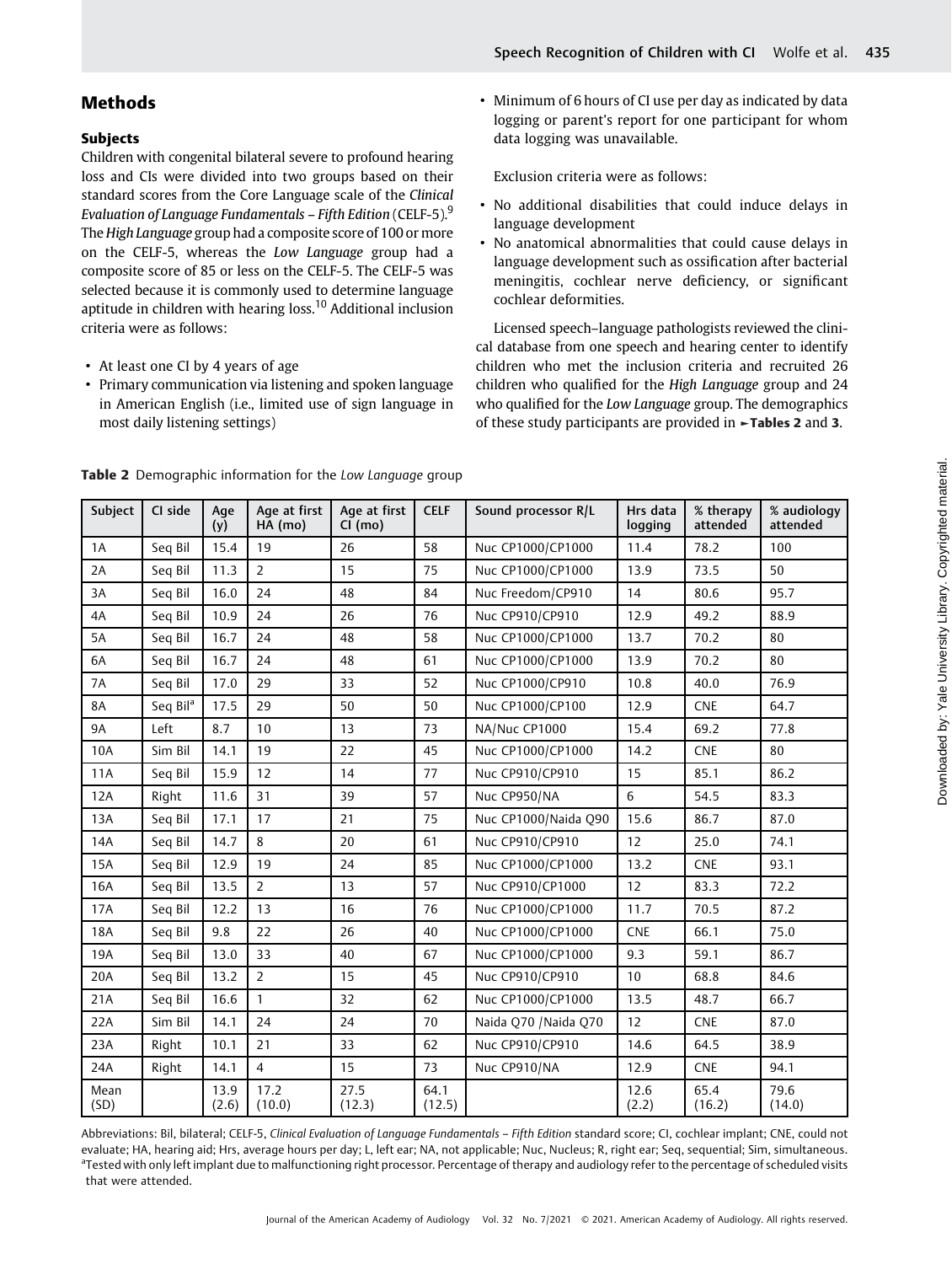| Subject      | <b>CI</b><br>Side | Age<br>(y)    | Age at<br>first HA<br>(mo) | Age at<br>first CI<br>(mo) | R/L PTA<br>dB HL | <b>CELF</b>    | Sound processor R/L | Hrs data<br>logging | % therapy<br>attended | % audiology<br>attended |
|--------------|-------------------|---------------|----------------------------|----------------------------|------------------|----------------|---------------------|---------------------|-----------------------|-------------------------|
| 1B           | Seq Bil           | 13.4          | 12                         | 25                         | 25/22            | 108            | Nuc CP1000/CP1000   | 13                  | 53.1                  | 87.5                    |
| 2B           | Seq Bil           | 14.8          | $\overline{3}$             | 13                         | 22/20            | 100            | Nuc CP910/CP910     | 15.2                | 85.1                  | 93.8                    |
| 3B           | Sim Bil           | 10.3          | $\overline{9}$             | 17                         | 30/27            | 100            | Nuc CP950/CP950     | 10.9                | 94.1                  | 100.0                   |
| 4B           | Seq Bil           | 10.0          | 1.5                        | 32                         | 27/28            | 100            | Nuc CP910/CP910     | 14.4                | 96.7                  | 93.9                    |
| 5B           | Seq Bil           | 12.5          | 16                         | 40                         | 23/22            | 116            | Nuc CP910/CP800     | 15                  | 88.4                  | 88.9                    |
| 6B           | Seq Bil           | 13.1          | 13                         | 17                         | 27/32            | 120            | Sonnet 2/Sonnet 2   | 12 <sup>a</sup>     | <b>CNE</b>            | 85.7                    |
| 7В           | Seq Bil           | 7.5           | $\mathbf{1}$               | 13                         | 23/23            | 111            | Nuc CP910/CP910     | 14                  | 87.6                  | 95.1                    |
| 8B           | Seq Bil           | 8.0           | $\overline{4}$             | 41                         | 25/22            | 133            | Nuc CP910/CP910     | 14                  | 88.7                  | 88.9                    |
| <b>9B</b>    | Seq Bil           | 9.6           | 26                         | 30                         | 28/27            | 107            | Nuc CP1000/CP1000   | 14.5                | 89.8                  | 96.8                    |
| 10B          | Seq Bil           | 8.7           | $\mathbf{1}$               | 14                         | 28/27            | 120            | Nuc CP1000/CP1000   | 12                  | 83.9                  | 94.1                    |
| 11B          | Sim Bil           | 12.5          | 15                         | 28                         | 25/28            | 103            | Naida Q70/Naida Q70 | 12.2                | <b>CNE</b>            | 88.9                    |
| 12B          | Seq Bil           | 7.5           | $\mathbf{1}$               | 12                         | 22/23            | 111            | Nuc CP1000/CP1000   | 12.8                | 93.8                  | 100.0                   |
| 13B          | Seq Bil           | 9.6           | 16                         | 20                         | 22/23            | 117            | Nuc CP910/CP910     | 14.9                | 58.2                  | 88.9                    |
| 14B          | Seq Bil           | 8.3           | 28                         | 30                         | 23/23            | 100            | Nuc CP910/CP910     | 14                  | 86.1                  | 100.0                   |
| 15B          | Sim Bil           | 12.5          | $\mathbf{1}$               | 10                         | 32/28            | 102            | Nuc CP1000/CP1000   | 14                  | 72.4                  | 92.9                    |
| 16B          | Seq Bil           | 9.3           | $\overline{3}$             | 10                         | 28/33            | 120            | Nuc CP1000/CP1000   | 14                  |                       | 100.0                   |
| 17B          | Seq Bil           | 14.5          | $\overline{3}$             | 10                         | 22/25            | 108            | Nuc CP1000/CP1000   | 12.7                | 89.7                  | 75.0                    |
| 18B          | Seq Bil           | 11.2          | $\overline{3}$             | 13                         | 23/22            | 100            | Nuc CP910/CP910     | 13                  | ${\sf CNE}$           | 94.4                    |
| 19B          | Seq Bil           | 15.3          | $\overline{2}$             | 35                         | 27/22            | 106            | Nuc CP910/CP910     | 13                  | 86.4                  | 90.6                    |
| 20B          | Sim Bil           | 10.4          | $\overline{2}$             | 14                         | 22/27            | 111            | Nuc CP910/CP910     | 11.8                | <b>CNE</b>            | 82.4                    |
| 21B          | Seq Bil           | 14.3          | 1.5                        | 13                         | 25/23            | 120            | Nuc CP950/CP950     | 13.2                | 89.7                  | 95.8                    |
| 22B          | Seq Bil           | 16.0          | $\overline{2}$             | 12                         | 28/27            | 132            | Naida O70/Naida O70 | 14                  | 92.0                  | 76.5                    |
| 23B          | Seq Bil           | 16.0          | $\mathbf{1}$               | 22                         | 25/25            | 100            | Nuc CP1000/CP1000   | <b>CNE</b>          | 85.7                  | 88.2                    |
| 24B          | Seq Bil           | 14.0          | 10                         | 34                         | 27/22            | 106            | Nuc CP910/CP910     | 14                  | 94.7                  | 80.0                    |
| 25B          | Sim Bil           | 8.0           | 0.75                       | 9                          | 27/28            | 109            | Nuc CP1000/CP1000   | 12.2                | 83.3                  | 92.6                    |
| 26B          | Sim Bil           | 11.2          | 12                         | 15                         | 22/18            | 111            | Nuc CP910/CP910     | 13                  | 81.6                  | 97.1                    |
| Mean<br>(SD) |                   | 11.5<br>(2.8) | 7.2<br>(7.9)               | 20.3<br>(10.1)             | 25/25<br>(3/4)   | 110.4<br>(9.5) |                     | 13.4<br>(1.1)       | 84.8<br>(11.1)        | 91.1<br>(7.0)           |

Table 3 Demographic information for the High Language group

Abbreviations: Bil, bilateral; CELF, Clinical Evaluation of Language Fundamentals - Fifth Edition standard score; CI, cochlear implant; CNE, could not evaluate; HA, hearing aid; Hrs, average hours per day; L, left ear; Nuc, nucleus; R/L PTA, right and left ear pure tone average at 500, 1,000, and 2,000 Hz with the CIs; R, right ear; Seq, sequential; Sim, simultaneous.

<sup>a</sup>Hours of CI use were estimated because data logging records were unavailable. Percentage of therapy and audiology refer to the percentage of scheduled visits that were attended.

#### Study Design and Test Measures

This study included a review of patient records and a series of behavioral measures approved by the Western Institutional Review Board. Demographic variables were collected through retrospective chart review and included: chronological age at test, age at implantation, age at first hearing aid, percentage of auditory-verbal (AV) therapy appointments kept, percentage of audiology appointments kept, and daily data logging information.

As recommended by the working group that developed the Pediatric Minimum Speech Test Battery (PMSTB) protocol,<sup>11</sup> word recognition in quiet was evaluated with the consonant– nucleus–consonant (CNC) test<sup>12</sup> at a presentation level of 60 dBA (decibels A-weighted) in each unilateral CI condition and also in the bilateral CI condition, when applicable. Although

the PMSTB suggests the use of the BabyBio or AzBio for speech recognition in noise, the AzBio was selected to avoid ceiling effects in quiet and noise that occur in some 5- to 6-year-old children.<sup>13–16</sup> Sentences were presented at 60 dBA in quiet and at two signal-to-noise ratios (SNRs) in multitalker babble with speech at 65 dBA and babble at 55 dBA  $(+10$  dB SNR) or babble at 60 dBA  $(+5$  dB SNR). AzBio sentence recognition testing was only completed in the bilateral CI condition for bilateral users and in the unilateral condition for the bimodal and unilateral CI users. The hearing aid was removed for all testing, and the nonimplanted ear was occluded with a foam ear plug.

Additionally, to ensure each group had sufficient and similar audibility of the speech stimuli presented in this study, all the children's aided sound-field detection thresholds for warble tones at octave frequencies from 250 to 6,000 Hz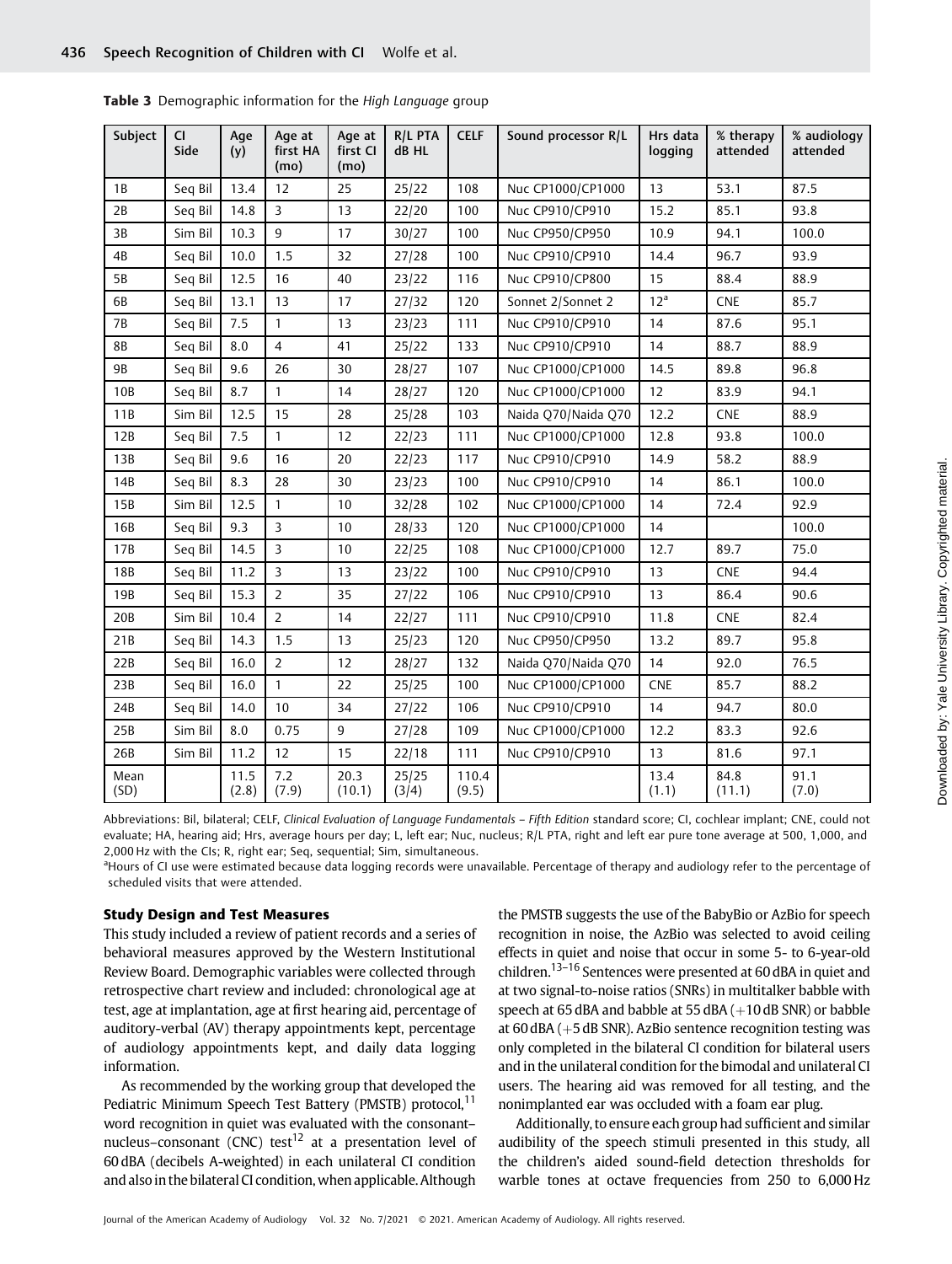were measured for each implanted ear using a modified Hughson–Westlake method-of-limits procedure. Warble tones were delivered from a Grason Stadler Industries (GSI) 61 audiometer and presented from a GSI sound-field loudspeaker located 1 m directly in front of the participant (0 degree azimuth) while the participants used their CIs.

## Results

## Sample Characteristics Differentiating Low and High Language Groups

As shown in ►Tables 2 and 3, average demographic characteristics between groups differed for some variables, and statistical analyses with independent samples t-tests (twotailed) yielded several significant findings. First, as expected given the group cutoff score, the Low Language group exhibited poorer CELF scores than children in the High Language group (t[48] = -14.6,  $p < 0.001$ ), a large difference of  $\sim$ 46 points. In addition, children in the Low Language group were older than children in the High Language group  $(t[48] = 3.1,$  $p = 0.003$ ).

The Low Language group was fitted with hearing aids at a later age than children in the High Language group  $(t[48] = 3.9, p < 0.001)$ , a difference of  $\sim 10$  months. The Low Language group also had a later age at first CI than children in the High Language group  $(t[48] = 2.3, p = 0.028)$ by  $\sim$ 7 months. CI experience (i.e., age at testing – age at implant) also was significantly different between the Low Language (mean  $[M] = 11.6$  years; standard deviation [SD]  $=$  2.3) and High Language groups (M  $=$  9.7 years; SD  $=$  2.9) groups (t[48] = 2.4,  $p = 0.019$ ). In the children with bilateral implants, there was no significant group difference in the time interval between implants  $(t[45] = 0.2, p = 0.814)$ .

Duration of daily implant use ( $\sim$ 13 hours per day) was not significantly different between the groups  $(t[46] = -1.4$ ,  $p = 0.161$ ). The High Language group had more assiduous attendance to both AV therapy  $(t[38] = -4.5, p < 0.001)$  and audiology appointments  $(t[48] = -3.7, p = 0.001)$ . Finally, aided sound-field warble tone threshold data were analyzed with a repeated measures analysis of variance (ANOVA). There was no significant main effect of group  $(F[1, 570] = 0.96$ ,  $p = 0.33$ ) or ear (F[1, 570] = 0.24,  $p = 0.63$ ), suggesting similar hearing thresholds for the two groups.

## Speech Recognition of the Low and High Language Groups

Average per cent-correct speech recognition performance in the CNC and AzBio test conditions is shown in ►Figs. 1 and 2, respectively, and individual data are provided in ►Appendices A and B. Given that some participants achieved ceiling effects and data from some of the test conditions were not normally distributed according to a Shapiro–Wilk's test, all data were arcsine transformed prior to analysis.

## Word Recognition Results

The CNC data ( $\blacktriangleright$ Fig. 1) were analyzed with three separate Kruskal–Wallis' nonparametric tests to compare the scores in the two groups because, even after the data were acrsine transformed, several conditions had nonnormal distributions. Ten of the data points were missing due to the four unilateral participants and missing scores from one participant in the Low Language group (8A). These analyses suggested significantly higher word recognition for the High Language group in the right ear  $(H[1] = 7.3, p < 0.01)$ , left ear  $(H[1] = 18.8, p < 0.0001)$ , and bilateral condition  $(H[1] = 20.3, p < 0.0001).$ 



Fig. 1 Average speech recognition on the CNC word recognition test. Vertical lines represent one standard deviation and p-values denote significance. CI, cochlear implant; CNC, consonant–nucleus–consonant.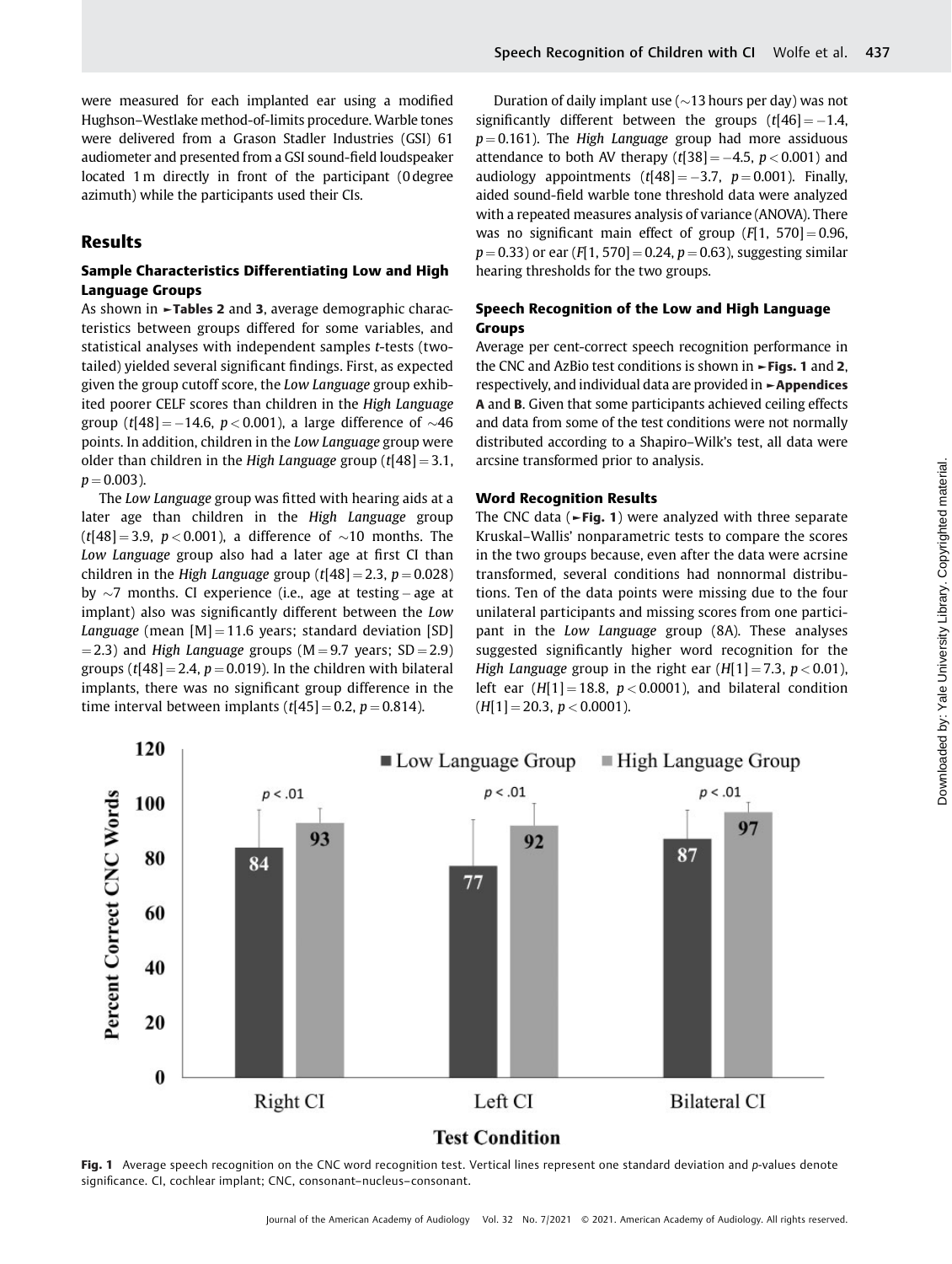

Fig. 2 Average speech recognition on the AzBio Sentence test. Vertical lines represent one standard deviation and p-values denote significance. SNR, signal-to-noise ratio.

## Sentence Recognition Results

Data in the AzBio conditions (►Fig. 2) yielded normal distributions after the arcsine transform and were analyzed with a repeated measures ANOVA. This analysis yielded a significant main effect of language group  $(F[1, 149] = 49.3, p < 0.0001)$  and a significant main effect of test condition  $(F[2, 149] = 83.5,$  $p < 0.0001$ ) with no significant interaction effect between language group and test condition (F[2, 149] = 0.54,  $p > 0.05$ ). Post hoc analyses with the Bonferroni's test revealed significant differences between the groups with the High Language group showing higher scores across conditions. In addition, significant differences were found across all conditions with best scores in the quiet condition followed by the  $+10$  dB SNR and  $+5$  dB SNR conditions ( $\blacktriangleright$  Fig. 2).

## Intervention and Demographic Factors Associated with Speech Recognition

Separate linear mixed effects regression analyses were performed to examine whether (1) performance on the CELF-5 is predictive of best CNC word recognition in quiet and AzBio sentence recognition in quiet and noise or (2) adherence to programming and therapy schedules affects speech recognition outcomes in pediatric CI recipients. In all analyses, regression assumptions were met, and all variables were entered simultaneously. Statistical analyses are summarized in ►Tables 3 and 4, including beta and significance values.

In the regression models, CI recipient was treated as a random effect using a random intercept to control for baseline differences across pediatric patients. Age at first hearing aid (in months), age at first CI (in months), and age at test (in months) were included as block variables in all models to control for auditory experience and developmental factors known to contribute to speech recognition outcomes (Davidson et al,

 $2019<sup>21</sup>$ ). CELF-5 language score, percentage of AV therapy and percentage of audiology appointments kept, and data logging hours (►Table 4) were also included as fixed effects.

#### CNC Regression Results

Regression results predicting best CNC score are displayed in ►Table 4. When controlling for age at test, age at first hearing aid, and age at first CI, CELF-5 language score and data logging hours were significant predictors of CNC scores in quiet. Results indicate that CNC scores are expected to increase by 0.11% for every unit increase in CELF score (►Fig. 3). Likewise, CNC scores are expected to increase by 2.1% for every additional hour of processor usage time.

Examination of the CNC scores in each language group suggests that children in the High Language group perform near ceiling on the measure ( $\blacktriangleright$ Fig. 3). Thus, post hoc regression analyses were performed on CNC scores separately for children in the Low Language and High Language groups with onlyCELF-5 score as afixed effect in themodels. Results suggest CNC scores significantly increased by 0.58% per CELF-5 unit in the Low Language group, while CELF-5 had no significant effect (0.01% change in CNC score per CELF-5 unit) in the High Language group (►Table 5).

#### AzBio Regression Results

Linear mixed effects regression results predicting best AzBio score in quiet and noise are displayed in **-Table 4.** In quiet, when controlling for age at test, age at first hearing aid, and age at first CI, CELF-5 language score was a significant predictor of AzBio sentence scores. Sentence recognition scores in quiet are expected to increase by 0.5% for every unit increase in CELF score (►Fig. 4A). Data logging hours were not a significant predictor of AzBio scores in quiet.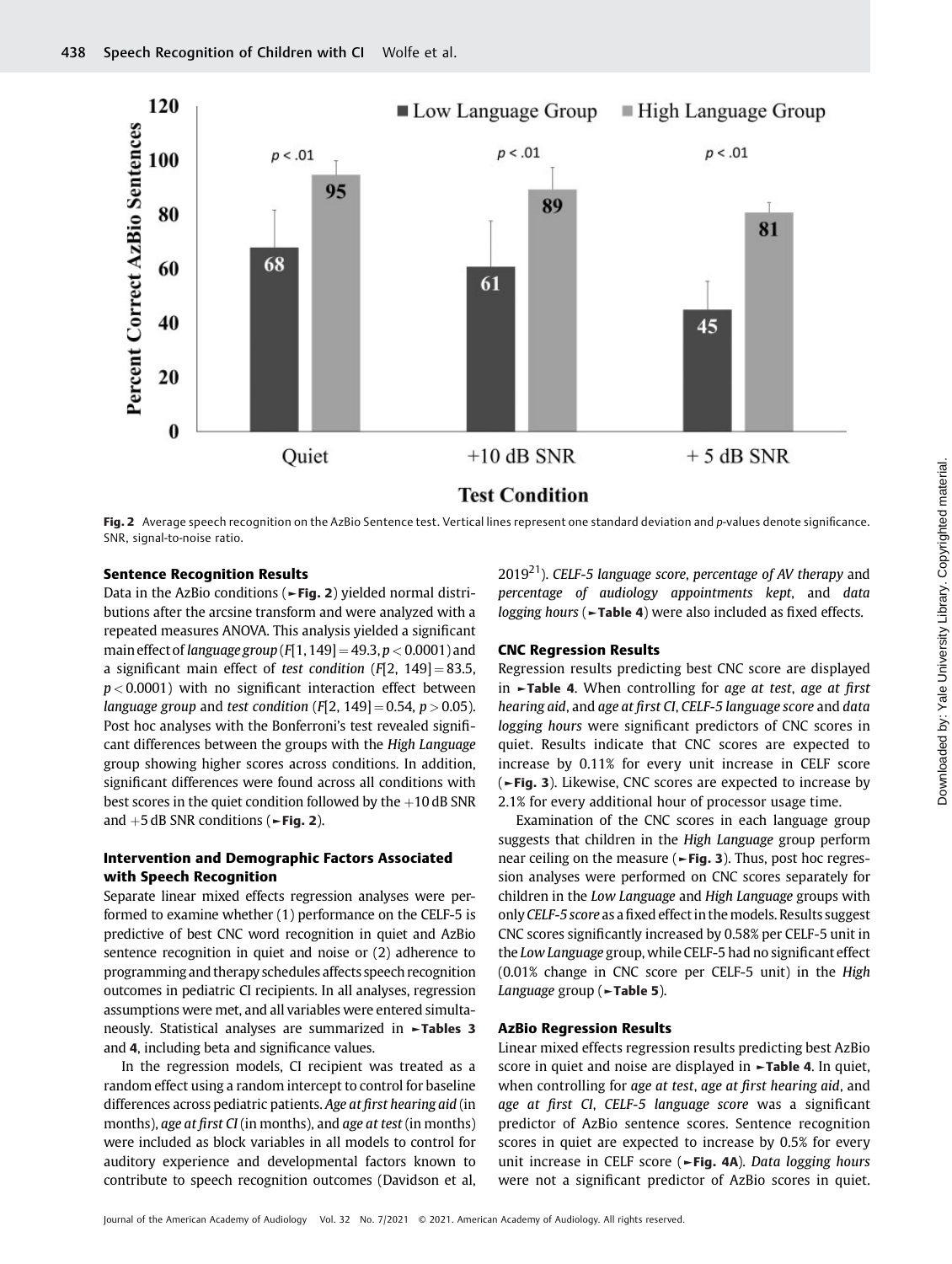| Variable             | <b>CNC</b><br>$(R^2 = 0.60)$ |                      | AzBio quiet<br>$(R^2 = 0.79)$ |                      | $AzBio + 10 SNR$<br>$(R^2 = 0.77)$ |                      | $AzBio + 5 SNR$<br>$(R^2 = 0.75)$ |                    |
|----------------------|------------------------------|----------------------|-------------------------------|----------------------|------------------------------------|----------------------|-----------------------------------|--------------------|
|                      | β                            |                      | β                             |                      | β                                  |                      | β                                 | F                  |
| Intercept            |                              | 5.276.8 <sup>a</sup> | $\overline{\phantom{0}}$      | 3.386.1 <sup>a</sup> |                                    | 1.896.6 <sup>a</sup> |                                   | 782.4 <sup>a</sup> |
| Age at test          | 0.18                         | 3.2                  | 0.16                          | 0.07                 | 0.19                               | 1.03                 | 0.18                              | 1.3                |
| Age at first CI      | 0.09                         | 0.53                 | 0.05                          | 1.29                 | 0.06                               | 0.17                 | 0.09                              | 2.1                |
| Age at HA            | $-0.15$                      | 5.4 <sup>a</sup>     | 0.03                          | 3.9 <sup>a</sup>     | $-0.06$                            | 6.9 <sup>a</sup>     | $-0.17$                           | 7.7 <sup>a</sup>   |
| CELF-5 score         | 0.11                         | $10.4^a$             | 0.5                           | $64.2^a$             | 0.56                               | 45.9 <sup>a</sup>    | 0.68                              | 37.12 <sup>a</sup> |
| % therapy attended   | 0.05                         | 10.8 <sup>a</sup>    | 0.07                          | 36.9 <sup>a</sup>    | 0.15                               | 36.4 <sup>a</sup>    | 0.26                              | 34.9 <sup>a</sup>  |
| % audiology attended | 0.27                         | 3.3                  | 0.1                           | 0.40                 | 0.3                                | 1.06                 | 0.29                              | 0.6                |
| Data logging hours   | 2.1                          | $10.4^a$             | 0.46                          | 0.41                 | 2.8                                | 6.7 <sup>a</sup>     | 3.04                              | 4.6 <sup>a</sup>   |

#### Table 4 Results of full model regression analyses

Abbreviations: CI, cochlear implant; CNC, consonant-nucleus-consonant; HA, hearing aid; CELF-5, Clinical Evaluation of Language Fundamentals -Fifth Edition; SNR, signal-to-noise ratio.

 $a_p < 0.05$ .



**Fig. 3** CNC performance in quiet as a function of CELF-5 score ( $R^2 = 0.60$ ) in the Low Language (filled circles) and High Language (open triangles) groups. CELF-5, Clinical Evaluation of Language Fundamentals – Fifth Edition; CNC, consonant–nucleus–consonant.

However, the regression results indicate scores in quiet would increase by 0.41% for every additional hour of wear time.

In both noise conditions, when controlling for age at test, age at first hearing aid, and age at first CI, the following variables were significant predictors of sentence recognition in noise scores: CELF-5 language score, percentage of AV therapy, and data logging hours. For the  $+10$  ( $\blacktriangleright$ Fig. 4B) and þ5 dB (►Fig. 4C) SNR conditions, AzBio scores are expected to increase by 0.56 and 0.68% for every one unit increase in CELF unit, respectively. Sentence in noise scores are predicted to increase by 3% for every additional hour of wear time (►Fig. 5A). Finally, higher percentage of therapy appointments kept is also estimated to produce higher AzBio in noise scores (►Fig. 5B).

Similar to the CNC analysis, post hoc linear mixed effects analyses were performed on each language group separately to examine more closely the increase in AzBio sentence scores in quiet and noise as a function of CELF unit. In the separate Low Language group analyses, the rise in AzBio score per CELF-5 unit were as follows: 1.44% per CELF-5 unit in quiet,  $1.5\%$  per CELF-5 in  $+10$  dB SNR, and  $1.4\%$  per CELF-5 unit in  $+5$  dB SNR ( $\blacktriangleright$ Table 5). In the Low Language group, CELF-5 scores ranged from 40 to 85 which is associated with approximately 65% increase in AzBio score over this range, regardless of test condition (quiet vs. noise). In contrast, for the High Language group, CELF-5 score had practically no

| Low Language group  | CNC ( $R^2 = 0.55$ ) |                      | AzBio quiet<br>$(R^2 = 0.53)$ |                       | $AzBio + 10 SNR$<br>$(R^2 = 0.55)$ |                      | $AzBio + 5 SNR$<br>$(R^2 = 0.49)$   |                   |
|---------------------|----------------------|----------------------|-------------------------------|-----------------------|------------------------------------|----------------------|-------------------------------------|-------------------|
| Variable            |                      |                      | B                             |                       | β                                  |                      |                                     |                   |
| Intercept           |                      | 2,230.7 <sup>a</sup> |                               | 342.58 <sup>a</sup>   |                                    | 276.8 <sup>a</sup>   |                                     | $146.4^{\circ}$   |
| CELF-5 score        | 0.58                 | $14.94^{\circ}$      | .44                           | $23.2^a$              | 1.5                                | 26.02 <sup>a</sup>   | 1.4                                 | 19.9 <sup>a</sup> |
| High Language group | CNC ( $R^2$ = 0.05)  |                      | AzBio quiet<br>$(R^2 = 0.04)$ |                       | $AzBio + 10 SNR$<br>$(R^2 = 0.05)$ |                      | $AzBio + 5 SNR$<br>$(R^2 = 0.0002)$ |                   |
| Variable            |                      |                      | B                             |                       | β                                  |                      | B                                   |                   |
| Intercept           |                      | $26,376^a$           |                               | 15,786.4 <sup>a</sup> |                                    | 4.864.7 <sup>a</sup> |                                     | 1,192.4           |
| CELF-5 score        | 0.001                | 1.25                 | 0.04                          | 1.02                  | 0.08                               | 1.12                 | 0.01                                | 0.005             |

Table 5 Results of secondary regression analyses for children in the Low Language (top) and High Language (bottom) groups

Abbreviations: CI, cochlear implant; CNC, consonant-nucleus-consonant; HA, hearing aid; CELF-5, Clinical Evaluation of Language Fundamentals -Fifth Edition; SNR, signal-to-noise ratio.

 $a_p < 0.05$ .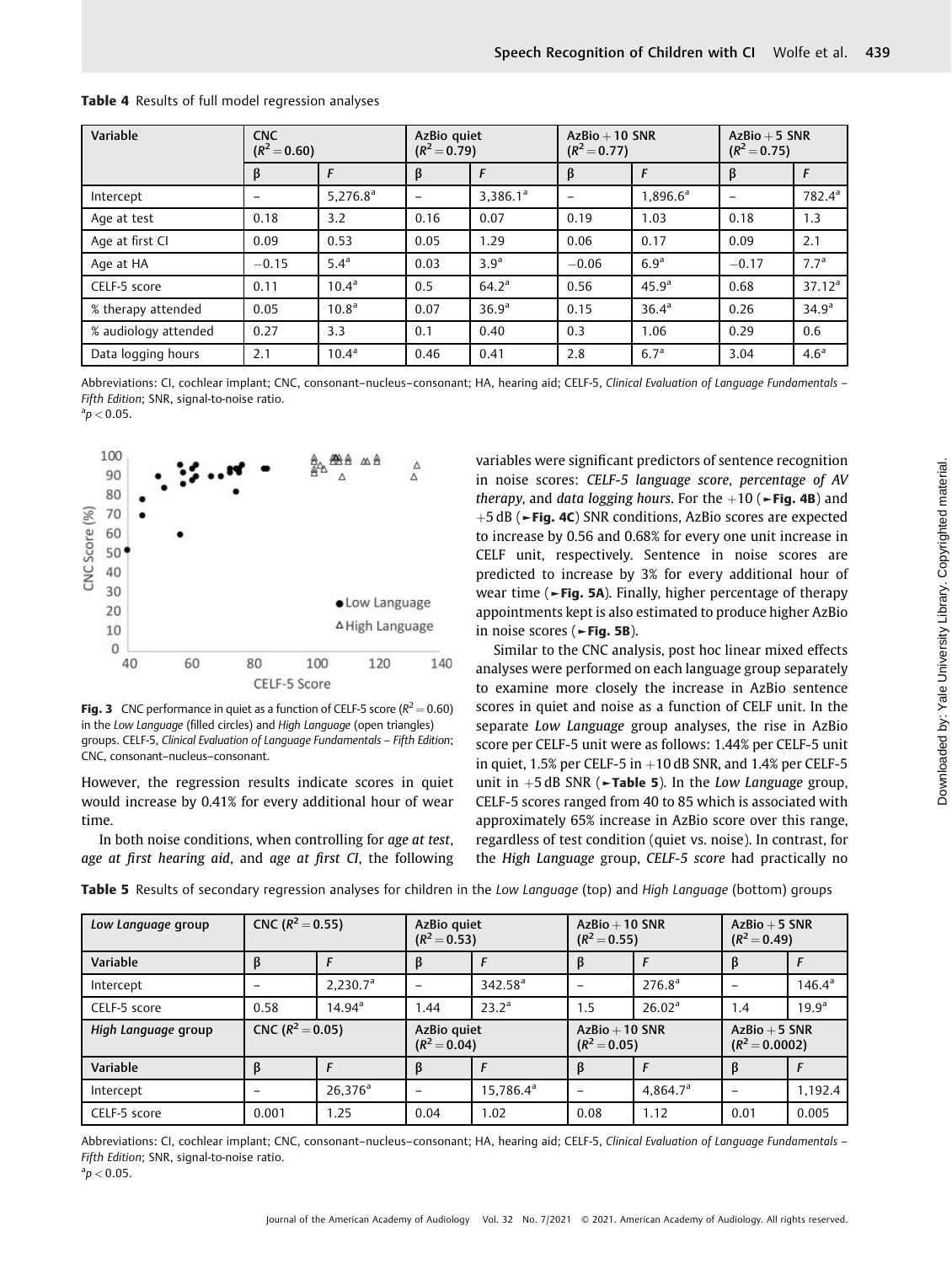

Fig. 4 AzBio sentence recognition performance as a function of CELF-5 score in (A) quiet ( $R^2 = 0.79$ ); (B)  $+10$  dB SNR ( $R^2 = 0.77$ ); and (C)  $+5$  dB SNR  $(R<sup>2</sup> = 0.75)$  for individual participants in the Low Language (filled circles) and High Language (open triangles) groups. CELF-5, Clinical Evaluation of Language Fundamentals – Fifth Edition; SNR, signal-to-noise ratio.

effect on AzBio score in quiet  $(+0.04\%)$  per CELF-5 unit),  $+10$ dB SNR ( $+0.08\%$  per CELF-5 unit), or  $+5$  dB SNR ( $+0.01\%$  per CELF-5 unit) (►Table 5).

## Discussion

This study compared speech recognition in quiet and noise in children with higher and lower language scores and explored how demographic impacted performance. Overall, significant group differences were found for all speech recognition conditions (►Figs. 1 and 2). In particular, the children in the High Language group showed resistance to the presence of competing noise as evidenced by their high average sentence recognition at both the  $+10$  and  $+5$  dB SNRs. Conversely, the sentence recognition of the children in the Low Language group decreased considerably in the presence of noise. In addition to the language differences, these findings may be related to the earlier age at first hearing aid, duration of deafness, and earlier age at implantation (i.e., age at first CI) in the High Language group. For the Low Language group, the average age of hearing aid fitting was 10 months later and age at first CI was 7 months later. This longer period of auditory deprivation during the critical period of language development may have resulted in greater speech-in-noise processing deficits. Alternatively, it is possible that children whose implant allowed them to perceive speech in the presence of noise helped them to develop better language.

Regarding the language disparities between the groups, Caldwell and Nittrouer  $(2013)^{22}$  and Davidson et al<sup>5</sup> reported higher word recognition scores for pediatric implant recipients with higher language abilities. Davidson et al (2011) also found that children with CIs experienced a subceiling plateau in their word recognition scores at a language age of 10 to 11 years. Similarly, in the present study, children with poorer word and sentence recognition performance in quiet also had poorer CELF-5 scores even though Low Language group had a longer average duration of implant use (►Table 2).

Children in the High Language group attended significantly more AV therapy appointments (85 vs. 66% attendance) and audiology appointments (91 vs. 80% attendance) than the children in the Low Language group. Although audiology appointments attendance was not a significant predictor, AV therapy attendance significantly predicted speech recognition performance in all testing conditions. As the High Language group had higher AV therapy attendance, the speech recognition results could be a byproduct of group or an associated variable such as family support, socioeconomic status, richness of language environment at home, and participation in other types of early invention. While this study cannot determine if higher AV therapy attendance rates lead to better language outcomes, it is important not to discount the positive effects parental involvement (i.e., higher attendance of therapy and programming appointments) has in the hearing habilitation process.

Average hours of implant use per day (data logging) was a significant predictor of word recognition and of sentence recognition in noise, with longer usage predicting better outcomes. Data logging records obtained from the participants' most recent audiology appointments indicated that the children in the Low and High Language groups used their CIs for a similar number of hours of per day (►Tables 2 and 3). As the two language groups did not significantly differ in processor wear time, daily use of the CI appears to be a factor independent of language group allocation. Although no group difference was found in the present study, Busch et al<sup>17</sup> and Park et al<sup>6</sup> reported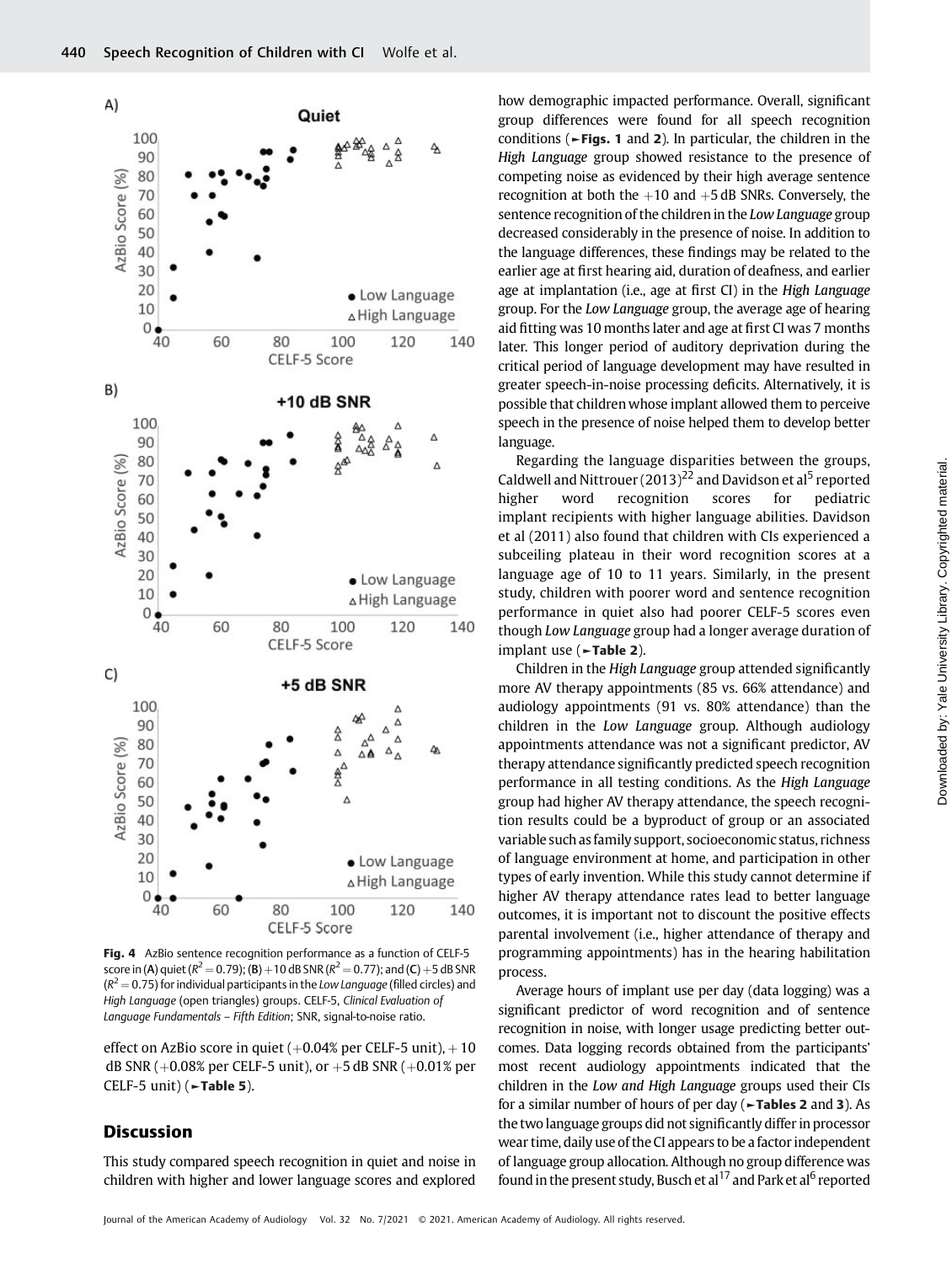

Fig. 5 AzBio sentence recognition performance in noise at  $+10$  dB SNR (filled symbols) and  $+5$  dB SNR (open symbols) as a function of (A) hours of daily processor use and (B) percentage of auditory-verbal therapy appointments kept for individual participants in the Low Language (circles) and High Language (triangles) groups. SNR, signal-to-noise ratio.

better receptive vocabulary and language abilities, respectively, for children whose data logging records indicated more hours of CI use during their early years of life. However, it should be noted that the impact of individual wear time hours (►Tables 2 and 3) varies across patients and likely relates to other demographic factors.

Additionally, it should be noted that differences in speech recognition between the children in the Low Language group versus those in the High Language group may be due to greater use of bilateral CIs by the High Language group. Specifically, five of the children in the Low Language group were tested with use of only a unilateral CI, whereas all the children in the High Language group used bilateral CIs. Previous research has shown better speech recognition in quiet and in noise with the use of bilateral CIs relative to unilateral CI use.<sup>18</sup> Furthermore, six of the children in the High Language group were simultaneously implanted, whereas only three of the bilateral CI users from the Low Language group were simultaneously implanted. Previous studies have found better speech recognition in noise for children who receive bilateral CIs in a simultaneous procedure relative to those who receive bilateral CIs in sequential procedures, particularly when there is a longer delay between implantation of the two ears (e.g., more than 12 months elapses between implantation of first and second implanted ears).<sup>18–20</sup> It should, however, be noted that there was not a statistically significant difference between the Low Language and High Language groups in the mean time interval between implantation of the first and second ears.

Limitations to this study are related primarily to the ceiling effects measured in the quiet test conditions in the High Language group. As a result, group differences may be even larger than could be measured in the present study. Also, data were missing for some participants (e.g., hours of CI use, percentage of AV therapy sessions attended, etc.). Other limitations relate to small sample size and demographic differences between the two groups.We analyzed percentage ofAV therapy appointments attended because it likely relates to the family's adherence to intervention recommendations, although this may not be a perfect predictor of family support. Additional research is needed to explore the relationship of intervention dosage and CI outcomes.

### Clinical Implications

The results of this study are relevant to all professionals who serve children with CIs because they highlight the importance of language ability, consistent CI use, and participation in AV therapy. A team approach, including the family, will ensure that all the necessary counseling, recommendations, and therapies are provided to the child to ensure optimal outcomes. The team may need to consider individualized accommodations to support success such as a child-focused reward system for consistent CI use, transportation to and from appointments, and educational accommodations (e.g., remote microphone technology). Additionally, performance on commonly used sentence recognition-in-noise tests are influenced by language aptitude, with poorer performance observed for school-aged children with low language aptitude.

## Conclusion

Children's language abilities and demographic factors explain significant variability in speech recognition in quiet and noise outcomes in children with CIs. Factors associated with speech recognition include language aptitude, attendance to AV therapy appointments, and consistent use of the CI during all waking hours.

Conflict of Interest None declared.

#### Acknowledgement

This work was supported by a grant from the Oberkotter Foundation. We would like to thank Teresa Caraway and Bruce Rosenfield for their support and would also like to thank the reviewers of this manuscript for their helpful comments regarding an earlier version of this paper.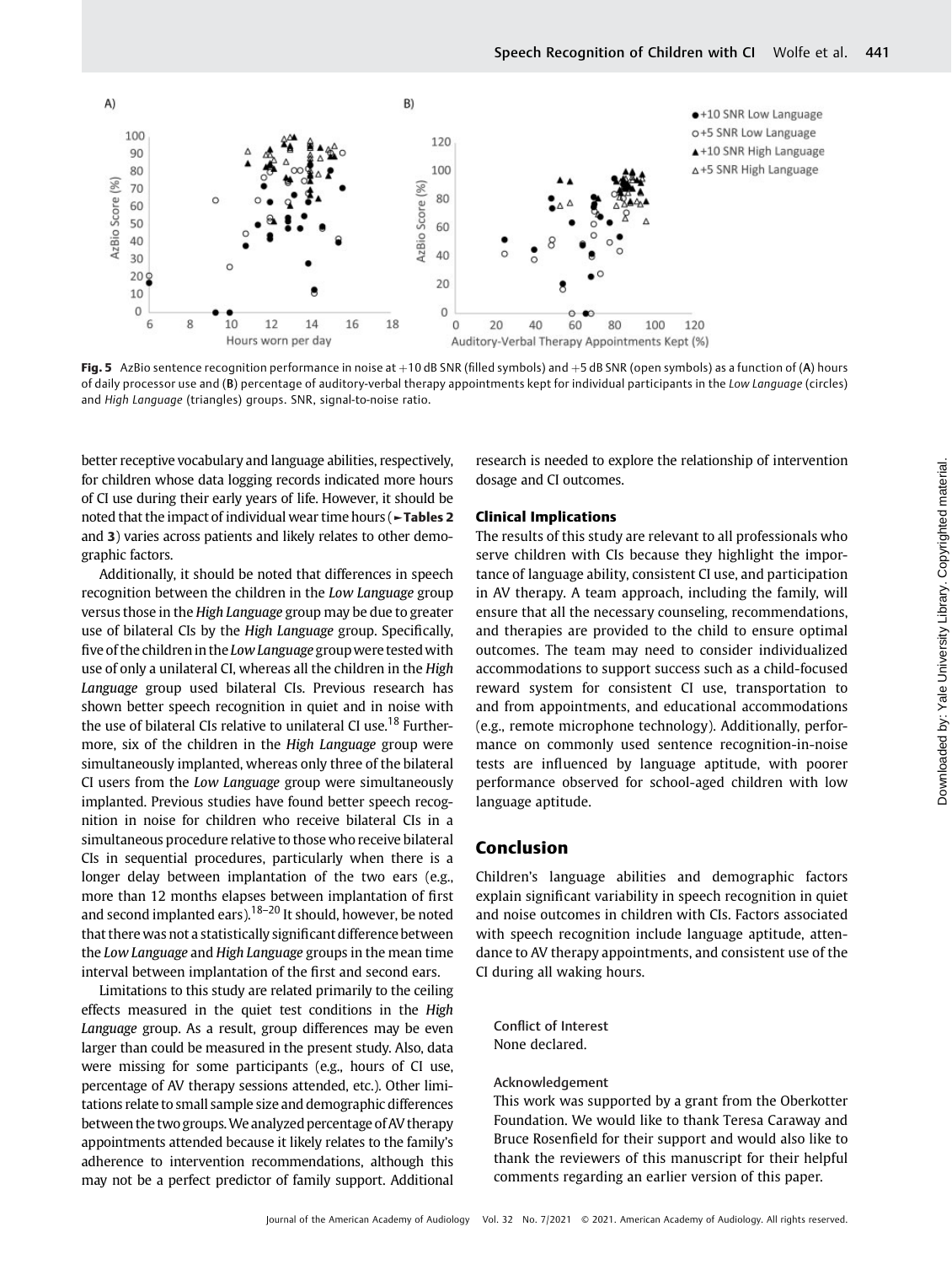#### Disclaimer

Any mention of a product, service, or procedure in the Journal of the American Academy of Audiology does not constitute an endorsement of the product, service, or procedure by the American Academy of Audiology.

#### References

- 1 Ching TYC, Dillon H, Leigh G, Cupples L. Learning from the Longitudinal Outcomes of Children with Hearing Impairment (LOCHI) study: summary of 5-year findings and implications. Int J Audiol 2018;57(sup2):S105–S111
- 2 Dettman SJ, Dowell RC, Choo D, et al. Long-term communication outcomes for children receiving cochlear implants younger than 12 months: a multicenter study. Otol Neurotol 2016;37(02):e82–e95
- 3 Eisenberg LS, Fisher LM, Johnson KC, Ganguly DH, Grace T, Niparko JKCDaCI Investigative Team. Sentence recognition in quiet and noise by pediatric cochlear implant users: relationships to spoken language. Otol Neurotol 2016;37(02):e75–e81
- 4 Geers AE,Mitchell CM,Warner-Czyz A,Wang NY, Eisenberg LSCDaCI Investigative Team. Early sign language exposure and cochlear implantation benefits. Pediatrics 2017;140(01):e20163489
- 5 Davidson LS, Geers AE, Blamey PJ, Tobey EA, Brenner CA. Factors contributing to speech perception scores in long-term pediatric cochlear implant users. Ear Hear 2011;32(1, Suppl):19S–26S
- 6 Park LR, Gagnon EB, Thompson E, Brown KD. Age at full-time use predicts language outcomes better than age of surgery in children who use cochlear implants. Am J Audiol 2019;28(04):986–992
- 7 Gagnon EB, Eskridge H, Brown KD. Pediatric cochlear implant wear time and early language development. Cochlear Implants Int 2020;21(02):92–97
- 8 Easwar V, Sanfilippo J, Papsin B, Gordon K. Impact of consistency in daily device use on speech perception abilities in children with cochlear implants: datalogging evidence. J Am Acad Audiol 2018; 29(09):835–846
- 9 Wiig EH, Semel E, Secord WA. Clinical Evaluation of Language Fundamentals – Fifth Edition (CELF-5). Bloomington, MN: NCS Pearson; 2013
- 10 Geers AE, Moog JS, Rudge AM. Effect of frequency of early intervention on spoken language and literacy levels of children who are deaf or hard of hearing in preschool and elementary school. J Early Hear Detect Interv 2019;4(01):15–27
- 11 Uhler K, Warner-Czyz A, Gifford R, Working Group P. Pediatric minimum speech test battery. J Am Acad Audiol 2017;28(03):232–247
- 12 Peterson GE, Lehiste I. Revised CNC lists for auditory tests. J Speech Hear Disord 1962;27:62–70
- 13 Holder JT, Sheffield SW, Gifford RH. Speech understanding in children with normal hearing: sound field normative data for BabyBio, the BKB-SIN, and QuickSIN. Otol Neurotol 2016;37(02): e50–e55
- 14 Spahr AJ, Dorman MF, Litvak LM, et al. Development and validation of the pediatric AzBio sentence lists. Ear Hear 2014;35(04): 418–422
- 15 Spahr AJ, Dorman MF, Litvak LM, et al. Development and validation of the AzBio sentence lists. Ear Hear 2012;33(01): 112–117
- 16 Wolfe J, Neumann S, Schafer E, Marsh M, Wood M, Baker RS. Potential benefits of an integrated electric-acoustic (EAS) sound processor with children: a preliminary report. J Am Acad Audiol 2017;28(02):127–140
- 17 Busch T, Vermeulen A, Langereis M, Vanpoucke F, van Wieringen A. Cochlear implant data logs predict children's receptive vocabulary. Ear Hear 2020;41(04):733–746
- 18 Sharma SD, Cushing SL, Papsin BC, Gordon KA. Hearing and speech benefits of cochlear implantation in children: a review of the literature. Int J Pediatr Otorhinolaryngol 2020; 133:109984
- 19 Chadha NK, Papsin BC, Jiwani S, Gordon KA. Speech detection in noise and spatial unmasking in children with simultaneous versus sequential bilateral cochlear implants. Otol Neurotol 2011;32(07):1057–1064
- 20 Gordon KA, Papsin BC. Benefits of short interimplant delays in children receiving bilateral cochlear implants. Otol Neurotol 2009;30(03):319–331
- 21 Davidson LS, Geers AE, Uchanski RM, et al. Effects of early acoustic hearing on speech perception and language for pediatric cochlear implant recipients. Journal of Speech, Language, and Hearing Research 2019;62(09):3620–3637
- 22 Caldwell A, Nittrouer S. Speech perception in noise by children with cochlear implants. Journal of Speech, Language, Hearing Research 2013;56:13–30
- 23 Geers A, Brenner C, Davidson L. Factors associated with development of speech perception skills in children implanted by age five. Ear and Hearing 2003;24:24S–35S
- 24 Tajudeen BA, Waltzman SB, Jethanamest D, Svirsky MA. Speech perception in congenitally deaf children receiving cochlear implants in the first year of life. Otology & Neurotology 2010; 31:1254–1260
- 25 Dettman S, Wall E, Constantinescu G, Dowell R. Communication outcomes for groups of children using cochlear implants enrolled in auditory-verbal therapy, aural-oral, and bilingual-bicultural early intervention programs. Otology and Neurotology 2013; 34:451–459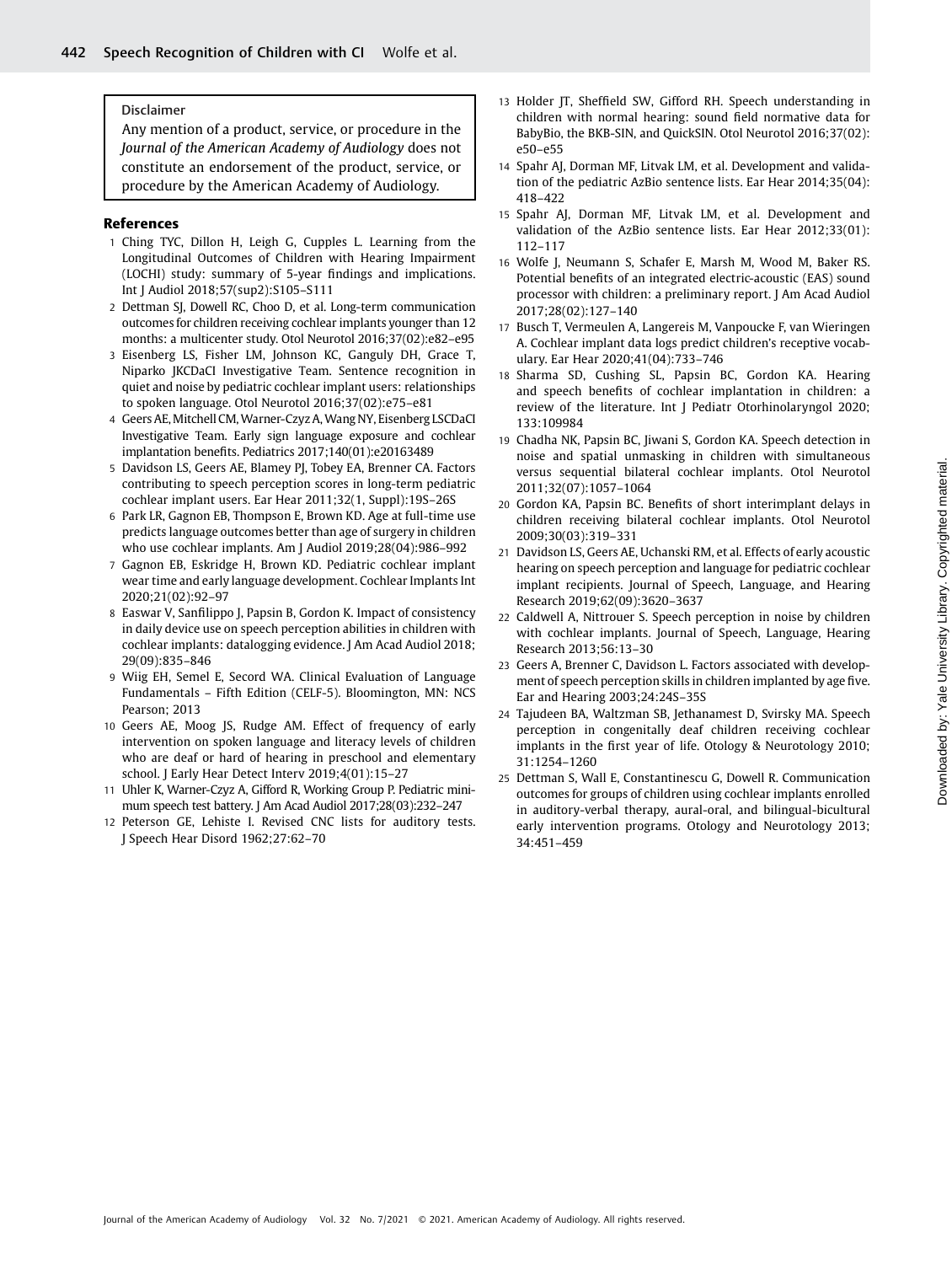| Subject    | CNC word recognition results |         |                      | AzBio sentence recognition results |                     |                     |  |
|------------|------------------------------|---------|----------------------|------------------------------------|---------------------|---------------------|--|
|            | Right CI                     | Left CI | <b>Bilateral CI</b>  | <b>Bilateral CI</b>                | <b>Bilateral CI</b> | <b>Bilateral CI</b> |  |
| 1A         | 92                           | 88      | 92                   | 71                                 | 64                  | 50                  |  |
| 2A         | 72                           | 82      | 82                   | 76                                 | 68                  | 28                  |  |
| 3A         | 92                           | 90      | 94                   | 90                                 | 95                  | 84                  |  |
| 4A         | 90                           | 84      | 92                   | 80                                 | 74                  | 52                  |  |
| 5A         | 80                           | 72      | 86                   | 82                                 | 75                  | 55                  |  |
| 6A         | 92                           | 60      | 94                   | 83                                 | 82                  | 63                  |  |
| 7A         | 88                           | 70      | 84                   | 71                                 | 45                  | 38                  |  |
| <b>8A</b>  | $\ddot{\phantom{0}}$         | 90      | $\bullet$            | 82                                 | 75                  | 48                  |  |
| <b>9A</b>  |                              | 94      | $\bullet$            | 38                                 | 42                  | 40                  |  |
| 10A        | 82                           | 84      | 78                   | 17                                 | 11                  | 13                  |  |
| <b>11A</b> | 92                           | 92      | 96                   | 94                                 | 91                  | 81                  |  |
| 12A        | 60                           |         |                      | 41                                 | 21                  | 17                  |  |
| 13A        | 88                           | 26      | 94                   | 94                                 | 91                  | 71                  |  |
| 14A        | 76                           | 82      | 88                   | 61                                 | 52                  | 42                  |  |
| <b>15A</b> | 90                           | 86      | 94                   | 95                                 | 81                  | 67                  |  |
| 16A        | 96                           | 84      | 96                   | 57                                 | 54                  | 44                  |  |
| 17A        | 94                           | 92      | 94                   | 85                                 | 77                  | 72                  |  |
| <b>18A</b> | 46                           | 44      | 52                   | $\boldsymbol{0}$                   | $\boldsymbol{0}$    | $\pmb{0}$           |  |
| 19A        | 90                           | 82      | 90                   | 83                                 | 64                  | $\bf{0}$            |  |
| 20A        | 54                           | 58      | 70                   | 33                                 | 26                  | $\boldsymbol{0}$    |  |
| 21A        | 94                           | 78      | 90                   | 78                                 | 81                  | 48                  |  |
| 22A        | 92                           | 86      | 90                   | 81                                 | 80                  | 63                  |  |
| 23A        | 96                           |         | $\ddot{\phantom{0}}$ | 60                                 | 48                  | 49                  |  |
| 24A        | 92                           |         |                      | 78                                 | 63                  | 54                  |  |
| Mean (SD)  | 84 (14)                      | 77 (17) | 87 (11)              | 68 (25)                            | 61 (26)             | 45 (25)             |  |

Appendix A Individual speech recognition data for the Low Language group

Abbreviations: CI, cochlear implant; CNC, consonant–nucleus–consonant; SD, standard deviation. Note: Period (.) indicates missing data due to unilateral implantation.